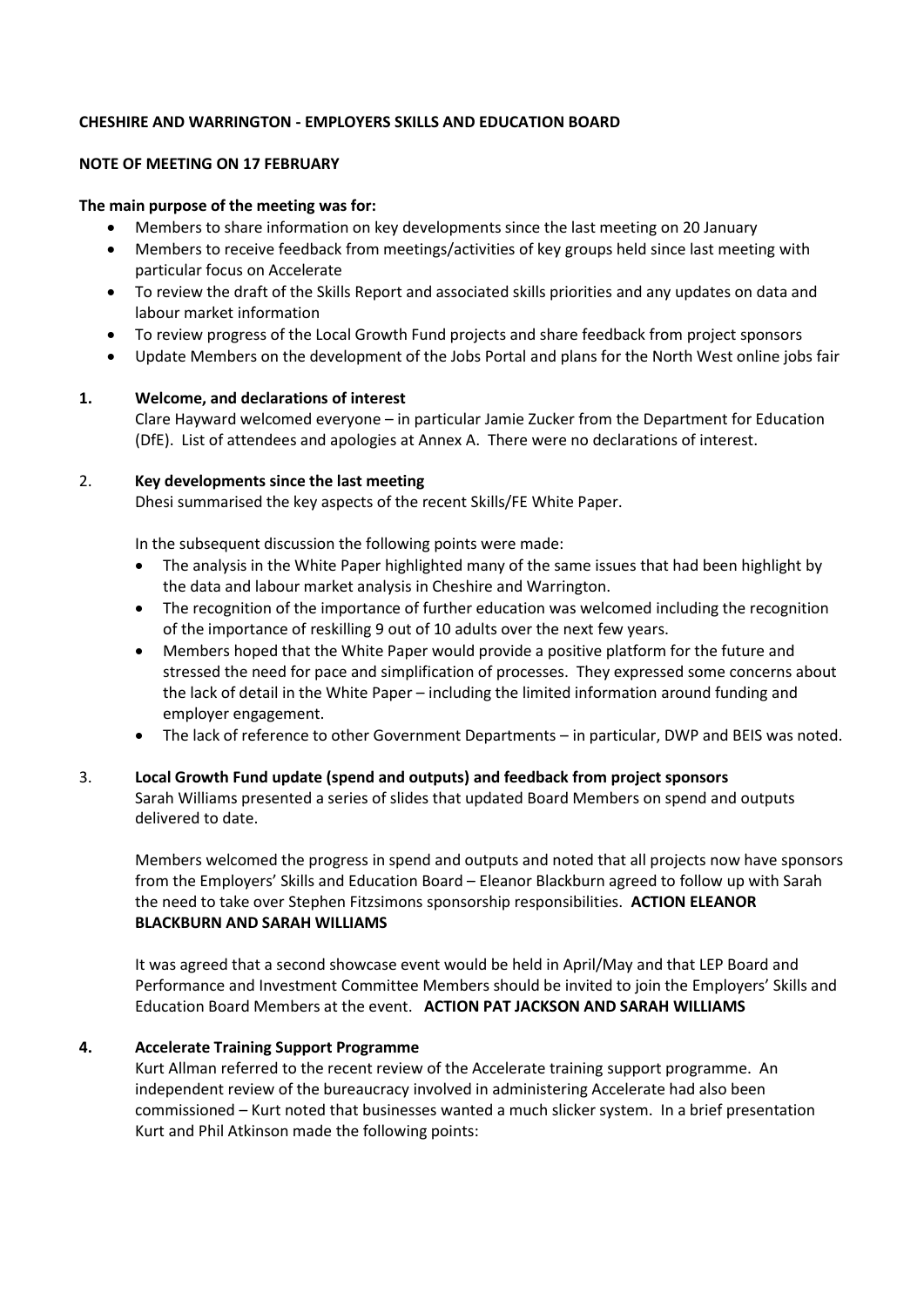- The need to redesign the Accelerate programme and be prepared to respond to further changes in the economy when current Covid restrictions are lifted. It was important to minimise the exposure to financial and reputational risk for the University and the LEP.
- To date 98% of participants in the programme have received 100% funded training using the LEP and European Social Fund funding.
- The way training providers are currently funded encourages completion of the training (20% of funding is only paid on completion).

In the subsequent discussion the following points were made:

- Members asked for more information about the modelling of the process for converting enquires into delivery and completion of training.
- Dhesi noted that he did not disagree with the need to alter the spend/learner profile in response to the changed economic environment but stressed that the key principals of the project remained – the focus should be on reskilling the workforce not delivering qualifications.
- Dhesi also stressed the need to 'de-engineer' the processes associated with Accelerate he suggested that it had been over-engineered. Dhesi also asked if the funding model could be moved to accept contributions in kind from employers – not just cash.
- Paul Colman commented that a recent presentation on Accelerate to local businesses had focused too much on the Accelerate programme as a whole and not enough on what it could mean in practice to individual businesses – Paul suggested that the approach to marketing should be reviewed.
- Nicola Merriman was pleased that the Accelerate competition for training in the nuclear sector was now live but confirmed that a number of nuclear businesses had already been deterred by the bureaucracy and the information required from individual learners.
- Bill Carr also reported that there had been a massive pushback from employers about the level of bureaucracy associate with Accelerate – and suggested that the processes for individual businesses should be different to the processes for training providers. Bill stressed the need to segment the business market and recognise that, in terms of marketing and business processes, 'one size does not fit all'.
- There was general agreement that it would be enormously helpful if businesses rather than individuals could provide any personal information required and a certificate to confirm that all their staff had a right to work.
- Andy Devaney noted that even if the bureaucracy was removed, it was still necessary to stimulate demand from learners and employers. We had to translate identified need into demand.
- It was noted that there are currently 1000 hard to fill vacancies in Cheshire and Warrington this could provide an indicator of the level of demand for key skills.

Kurt thanked Members for their comments – he agreed with the comments. He recognised the importance of learning the lessons to date and committed to simplifying processes as much as possible and to working more closely with training providers. Kurt noted that by April, he needed to submit a change request to the Department for Work and Pensions. He suggested that learner numbers between 1500 and 3000 were more realistic.

In conclusion Clare thanked Kurt for the presentation, agreed the need to review the learner numbers, simplify process and maintain pace. Board Members would welcome the opportunity to support Kurt over the coming months.

Kurt and Phil Atkinson will now arrange meeting with the Department for Work and Pensions and the Accelerate Governing Board and then report back to the Employers' Skills and Education Board with recommendations. **ACTION KURT AND PHIL ATKINSON**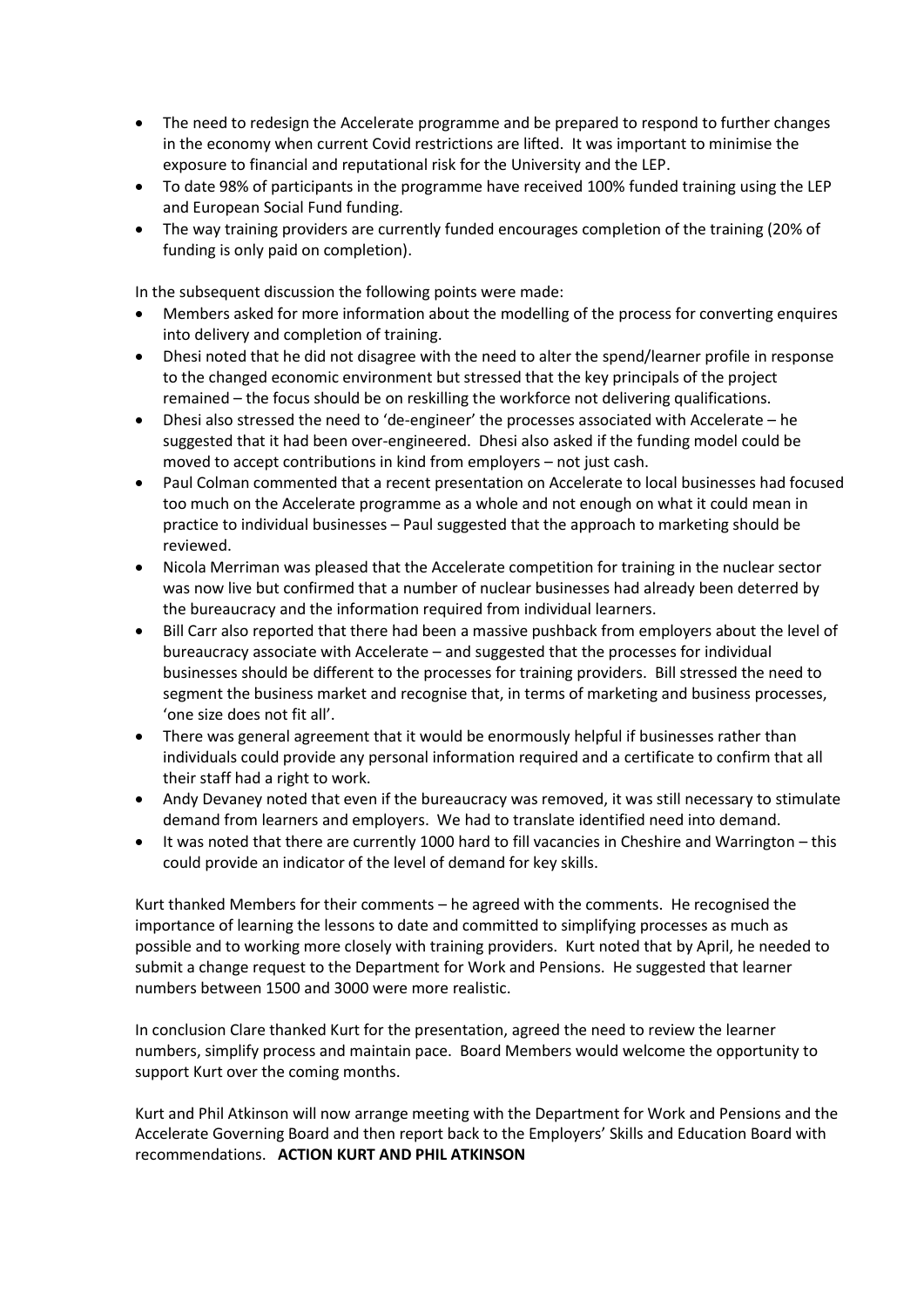#### **5. Jobs Opportunities Portal and the 'NorthWestWorks4U' Online Jobs Fair**

Pat Jackson provided a brief update on the Opportunities Portal and plans for the online jobs event 'NorthWESTWorks4U'. The Portal is being updated regularly and is more closely tailored to reflect the labour market in Cheshire and Warrington. It also includes specific pages on NHS job opportunities.

Plans for the 'NorthWestWorks4U' online jobs fair are progressing well and all Members have received briefing on the event- this will be updated as more information becomes available.

#### **6. Skills Report including Skills Priorities and Proposed Road Map**

Pat Jackson explained that the Skills Report was intended to reflect the data and labour market intelligence work to date. The priorities had been updated and reflected all the comments received from Members at their last meeting on 20 January and their subsequent workshop on 27 January. The aim was to submit the draft report to DfE over the next few days and then finalise the report at the next Employers' Skills and Education Board meeting in March.

David Brennan noted that Members had recently received the latest draft of the Skills and Report and presented a series of slides.

In the subsequent discussion the following points were made:

- It would be helpful to have more specific information about the skills needed for the future this could inform curriculum development and teacher professional development.
- All local colleges and training providers had been given an opportunity to comment on the report.
- It is important to differentiate between the skills needed and the skills currently being demanded – there is a market failure associated with providing information about new technologies and career opportunities to enable learners to make informed decisions about the skills and qualifications to acquire. More action is also needed at national level to address this market failure.
- Action is also needed at national as well as local level to address the stereotyping of certain careers – in particular, digital and STEM related careers.
- It is important to challenge the presumptions around creativity this is not just for art students engineers are creative problem solvers.

Jamie Zucker commented that from his personal perspective, the draft report was on the right lines. DfE would apply a light touch to their review of the Skills Report – the aim was to publish the reports from all LEPs by the end of March.

Jamie also noted the White Paper announcement about the Strategic Development Fund – initially in some pilot areas. More details will be available in the Spring, but a key focus will be on expanding higher level technical education.

# **7. Feedback from key meetings/activities since last Employers' Skills and Education Board**

# **7.1 Pledge Board**

James Richards was not able to attend the meeting but had provided the following update.

- The Pledge are currently preparing bids for funding to April 2023 from European Social Funds and the Careers and Enterprise Company. The bids include plans to address specific geographic and gender issues identified by the Data and Labour Market Information. Future work will also be aligned with the priorities in the Skills Report.
- Matching more Enterprise Advisors (EAs) with schools has been a big priority. At the start of January 45 schools (61% of schools) had been matched with an EA and on (61% of schools) and on 17 February 57 (74%) of schools had been matched. There has also been national campaign to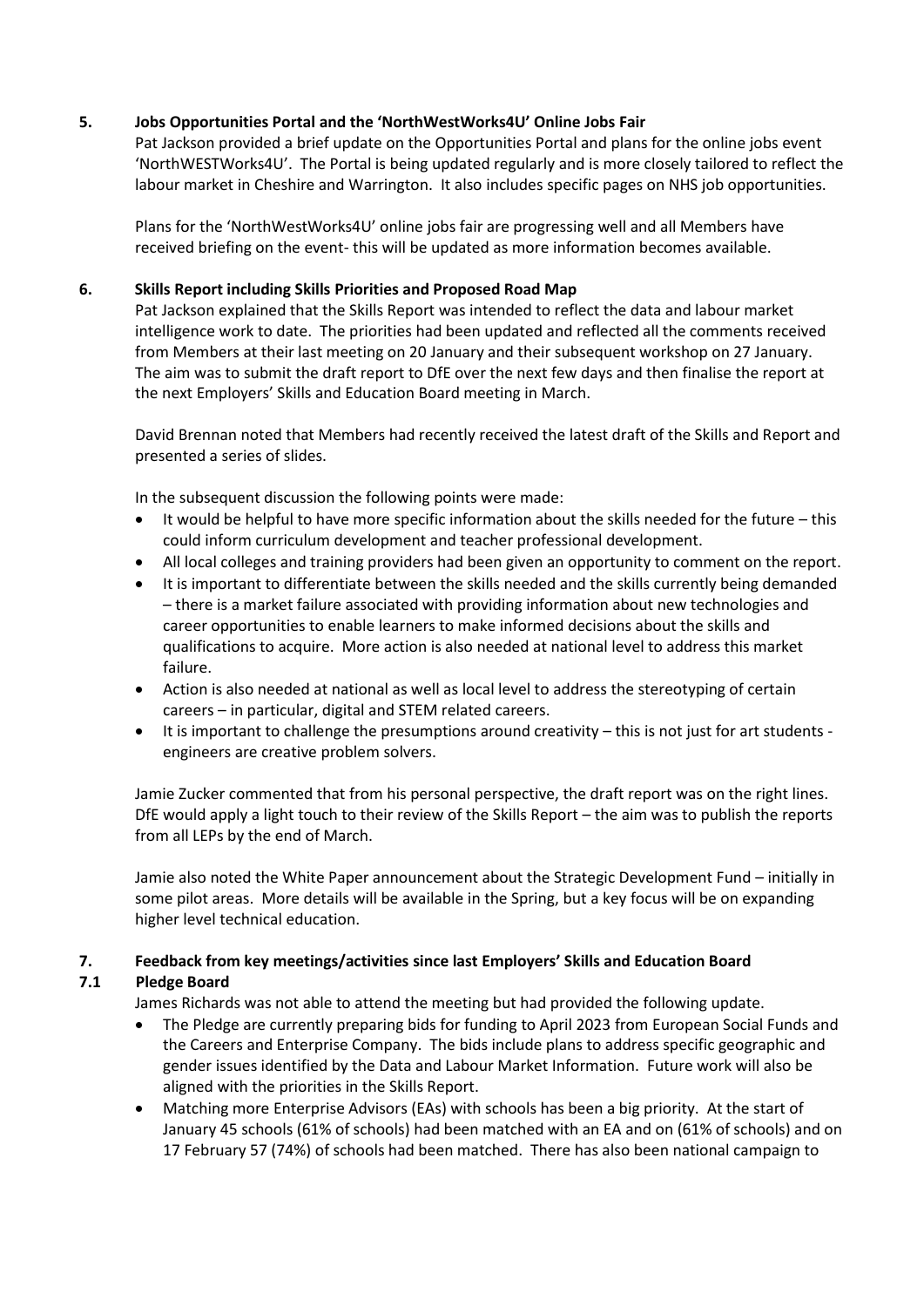recruit EAs and the Pledge have received 20 leads as a result. The Pledge are confident of matching 85% of schools by the end of April.

- To support employer engagement with younger student (aged 11-14) and to support schools to achieve Gatsby Benchmark 5 (meaningful engagements with employers), the Pledge are running an online 'Spring into Careers' event on 2nd March. To date 30 schools have registered with a combined potential audience of over 12,000.
- Over half term the Pledge are undertaking some pilot work with Year 8 students in Ellesmere Port exploring digital careers with local employers.
- Over the next 6 months there will be a strong focus on working with employers and young people around virtual work experience

# **7.2 Institute of Technology (IoT)**

Dhesi reported that following the submission of an expression of interest to the Department for Education (DfE), he was expecting to be notified by the end of March whether he could proceed to the next stage of an application. He was currently developing a bid to the LEP to support the next stage of developing a full business case for the IoT. He confirmed that the plans were on track and he had not forgotten the need to establish a Steering Group for the IoT.

# 7.3 **Digital Skills Partnership**

Nicola Dunbar reported that, at the last Digital Skills Partnership Board meeting on 26th January:

- Members provided feedback on the proposed priorities and actions in the Skills Report and the priorities set out in the business case for  $3<sup>rd</sup>$  Year funding that had been submitted to the Department for Digital, Culture, Media and Sport
- Members identified a strong need to deliver digital bootcamps at scale across Cheshire and Warrington – as a start a mini competition has been held using Accelerate funding. As a next step potential demand from employers with furloughed staff will be identified.

# **7.4 LEP Board**

Clare Hayward noted the following:

- The LEP Board had a business case fund to enable partners to develop business cases that would enable partners to bid for funding from Central Government. Traditionally the funds had been focused on transport infrastructure projects but was available for other projects including skills.
- Recruitment of Members to the LEP and associated advisory Boards was progressing well. Expect decisions by the end of March
- Expecting further announcement from No10 about Covid lockdown
- Marketing Cheshire are currently developing a LEP branding policy
- On the impact of EU transition the LEP are trying to differentiate initial teething problems from more systemic issues.
- The newly formed Sustainability Commission is currently looking at a range of issues some of which will feed into the skills work
- The annual LEP performance review was held last week. The LEP received very positive feedback from the reviewers.

# **8. Note of last meeting on 20 January 2021 and Action list** (5 minutes)

The note of the last meeting was agreed, and the updated action list was noted.

# **9. Date of next meeting** 17 March 2021